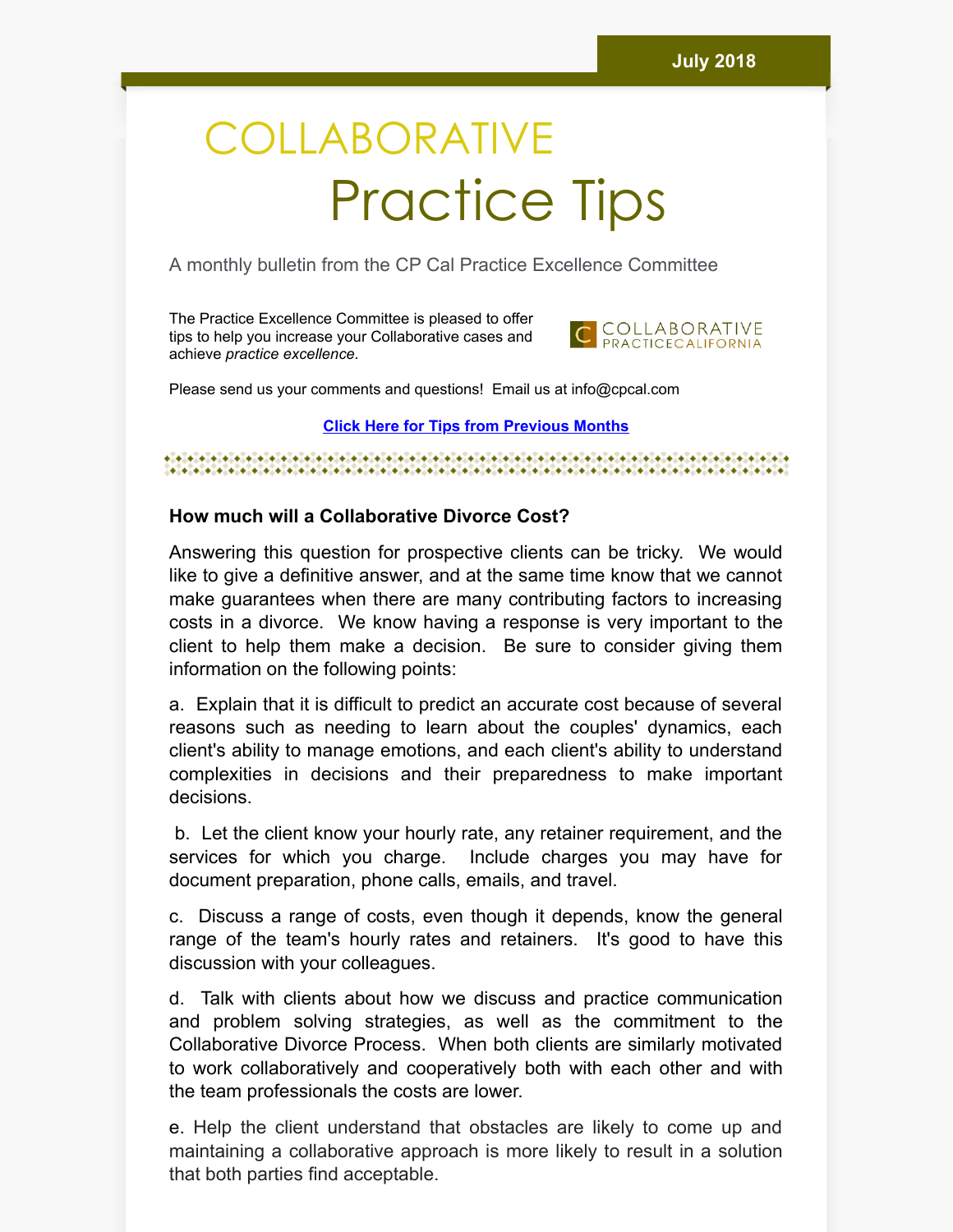f. Reassure the client that they can state in a team meeting that one of their interests is to conserve financial resources. This helps the client feel reassured that the topic will be discussed with the team and that the team can make mindful decisions regarding how to approach each task from a cost efficient perspective.

g. Explain at the first team meeting that an agenda item will be to discuss the sources of funds to pay for the professionals (e.g. joint savings, credit cards, sale of home proceeds, investment accounts) and can be revisited as they make progress in separating their finances.

h. Discuss whether or not costs are shared, whether they each contribute equal payments or designated percentages, and whether they each pay separately.

i. Finally, and most importantly, review the value of the Collaborative Divorce in preserving their integrity, the cooperative relationship and protecting their children (for more on the value see June 2018 TIPs).

## **Invitation to Join Webinars on Social Media Marketing for Divorce Options**

Over the next ten months, Beth Proudfoot, Lissa Rapoport and Don Blythe will present monthly Zoom webinars each 3rd Friday of the month at 9:30 am (pacific standard time) to support local group efforts to promote their Divorce Options workshops efficiently and effectively using proven social media marketing platforms.

To have any of your Collaborative practice group members participate as an attendee in these webinars, ask each interested member to join our Google Group. Each will then receive monthly Zoom invites to attend each of the next 10 webinars. They will then be encouraged to implement or optimize each social media platform addressed in the webinar into their own practice and/or their local Collaborative practice group's Divorce Options marketing.

To join the Google Group, email a request to Don Blythe at [dblythe@blythepaperless.net](mailto:dblythe@blythepaperless.net) and you will be added manually.

After each webinar, you are encouraged to email to this group any questions or issues you are experiencing. And members of this group are free to post answers to another member's queries.

Please calendar the following dates for our webinars:

Zoom Video-conferencing on June 15, 2018 (Recorded) Signup Genius, Eventbrite and Craig's List on July 20, 2018 Constant Contact and email databases on August 17, 2018 Wix Blogging Software on September 21, 2018 WordPress Blogging Web Management Software on October 19, 2018 Face Book on November 16, 2018 LinkedIn and Twitter on December 21, 2018 Meetup on January 18, 2019